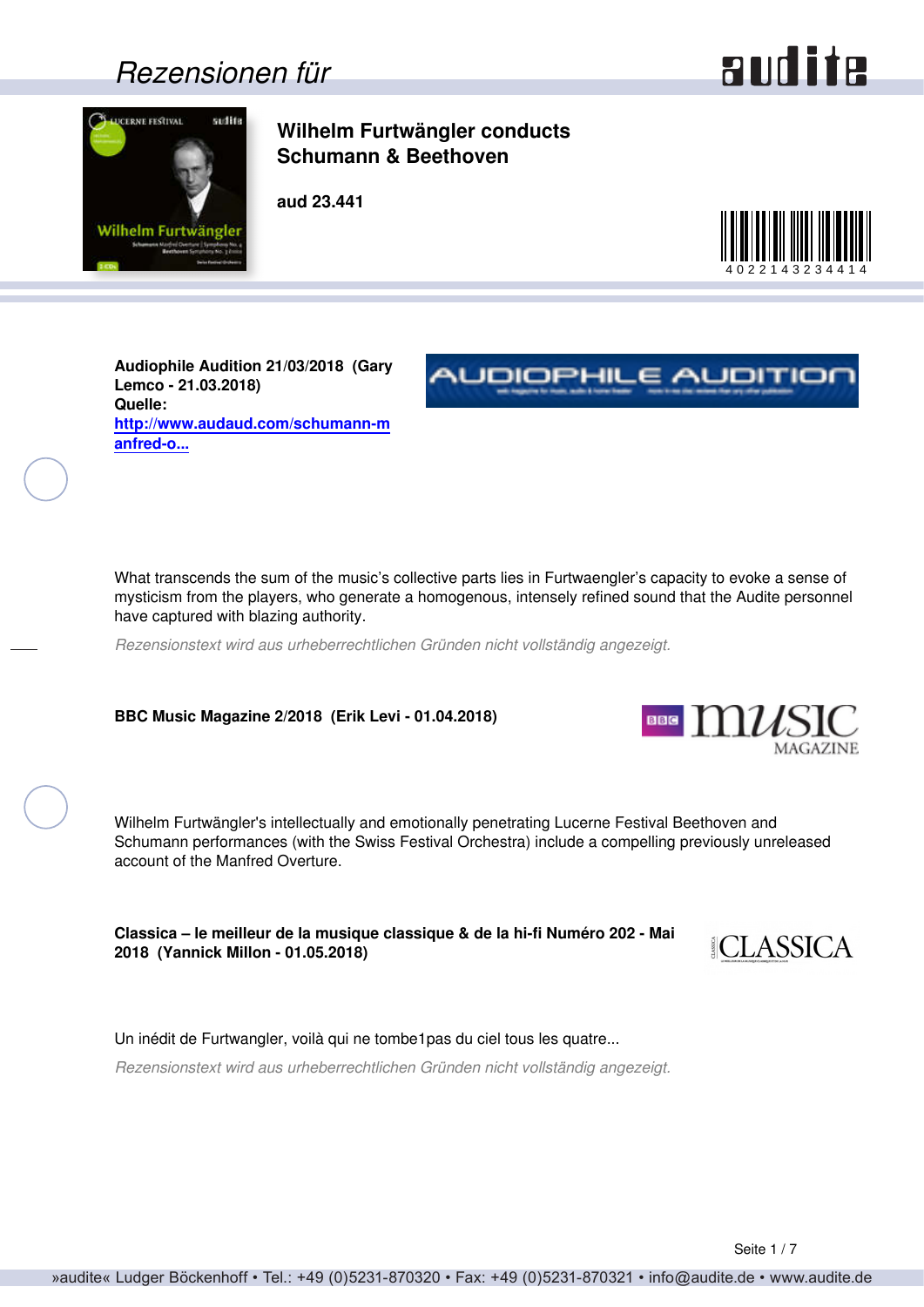# audite

#### <span id="page-1-0"></span>**Crescendo Februar-März 2018 (CK - 01.02.2018)**

## *Crescendo*

**Sensationsfund**

Furtwängler näherte sich der Musik aus einer inneren Dringlichkeit heraus, die beim Anhören dieser Aufnahmen spürbar wird. Im Adagio-Satz der Schumann-Sinfonie beispielsweise brodeln Emotionen, die nie in übertriebenes Pathos münden. Ein empfehlenswertes Album, nicht nur für Furtwängler-Fans.

*Rezensionstext wird aus urheberrechtlichen Gründen nicht vollständig angezeigt.*

#### **Diapason N° 665 fevrier 2018 (Hugues Mousseau - 01.02.2018)**



Le même constat s'impose pour la 4e de Schumann, d'un cantabile et d'une effusion certes irrésistibles, mais dans laquelle l'orchestre – em – mené par un Michel Schwalbé de trente-trois ans – ne semble pouvoir aller partout où Furtwängler aspire à l'entraîner. Manquent notamment ces imprévisibles et fatals coups de rein qu'y délivrait Berlin dans la version studio de 1951, où la transition conduisant au finale s'ouvrait tel un gouffre alors que nous demeurons ici tranquillement au bord du ravin. Par ailleurs, les scories instrumentales qui étaient à Berlin quantité négligeable passent ici moins bien.

Parmi les différentes « Eroica » de Furtwängler, celle de Lucerne n'est pas au nombre des plus indispensables. Les limites de l'orchestre suisse (le trio du Scherzo) concourent à mettre trop en avant le pathos qu'y insufflait le chef, à laisser même affleurer une lourdeur dont les versions viennoises de novembre 1952 et, surtout, décembre 1944 étaient exemptes.

Un détail convaincra certain(e)s d'acquérir à tout prix ce double album : dans le livret, deux clichés rarissimes montrent le maître en baignade, arborant, par un bel après-midi, le plus auguste et affriolant slip kangourou qui soit.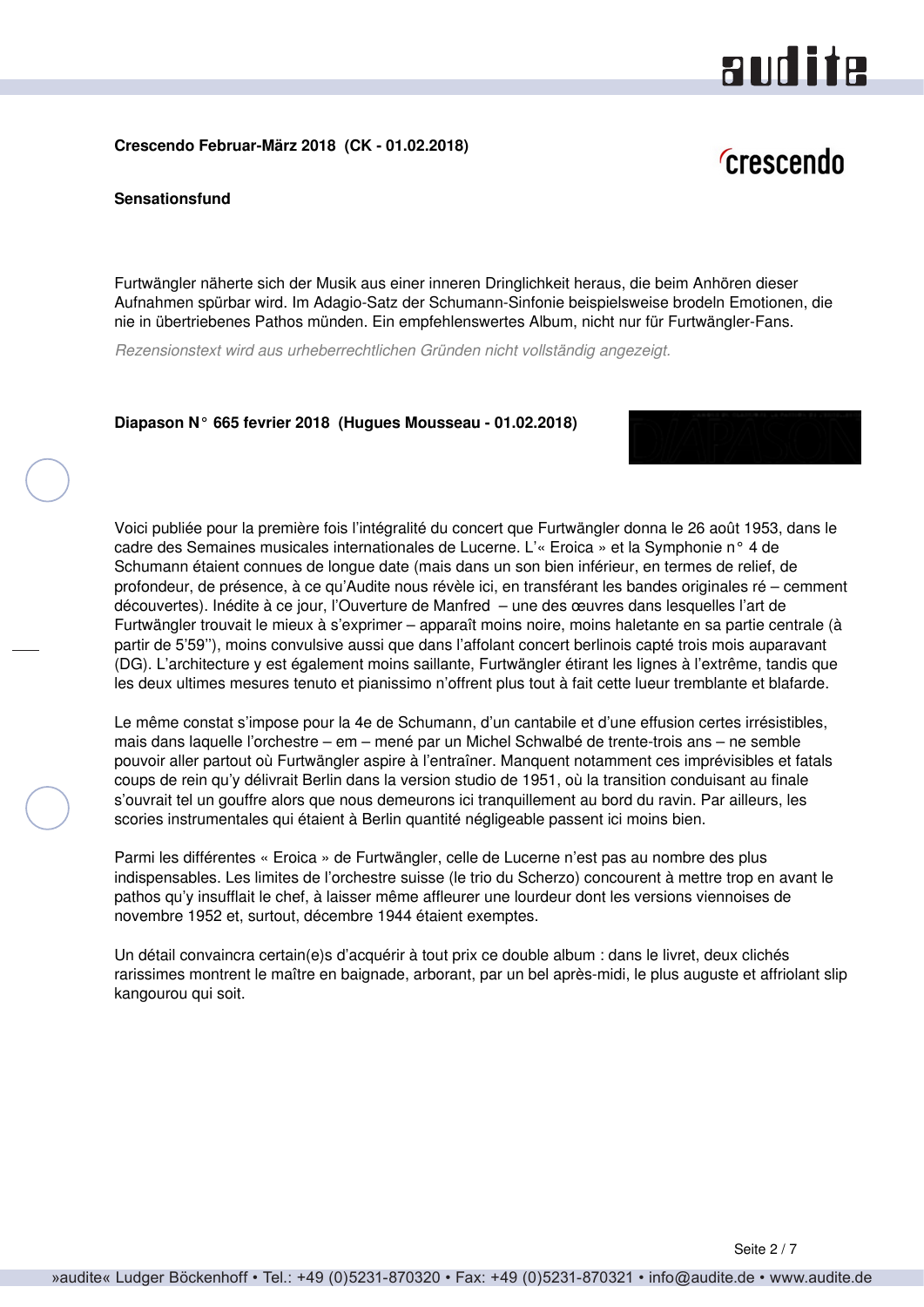## **andite**

facebook

#### <span id="page-2-0"></span>**Diapason N° 675 Janvier 2019 (Patrick Szersnovicz - 01.01.2019)**



#### **Schumann - Ouverture de Manfred**

#### *Le cas Furtwängler*

[...] Abrupt et péremptoire à Leipzig, Abendroth mérite d'être connu pour le climat intense qu'il ménage sans interruption (Tahra, 1944). Aussi fébrile mais plus désordonné, Schuricht ne manque pas non plus de qualité avec le LPO (Decca, 1948). Mais les sommets de cette décennie viennent avec Wilhelm Furtwängler. Surplombant ses trois témoignages, la version live du 18 décembre 1949 avec les Berliner Philharmoniker (DG) demeure unique par ses incroyables contrastes entre tragique intime et révolte déchirante. Sa maîtrise absolument unique du temps musical se retrouve dans la version studio (24 janvier 1951) avec le Philharmonique de Vienne (Warner), plus subtil et discipliné, comme dans le live du 26 août 1953 au Festival de Lucerne (Audite). […]

#### **[Facebook](https://www.facebook.com) 23. November 2017 (Wilhelm Furtwängler Journal - 23.11.2017)**

The Audite SACD/CD (91.441) featuring a recording of the Schumann Manfred overture previously thought to have been lost, has arrived. This double SACD/CD is remastered from newly discovered tapes from the Swiss Radio, of the concert on 26 August 1953.

We are lucky to have this new addition to the discography of Furtwängler, as this Manfred overture is apparently finer than the other 2 extant recordings: the 18 Dec 1949 Berlin Iive and the 24 Jan 1952 Vienna studio. Here his rendition is more dramatic , with pulsating urgency intermingled with relaxing Iyricism.

The sound is good compared to previous releases of the Eroica and Schumann Symphony No. 4 in the same concert using a private amateur tape as the sound source, e.g. Tahra, Elaboration (thought to be pirate copies of the SWf CDs). It is full-bodied with a slight emphasis on the bass and quite prominent reverberations. The sound palette is quite different from that heard in the Tahra or Elaboration CDs. It is the interesting thing about historical recordings as the impressions on the music can be affected by the sound source, the remastering process and even the medium in which it is presented.

**Gramophone May 2018 ( - 01.05.2018)**



Another first release featuring a fêted maestro arrives via Audite as part of its Lucerne Festival series: Wilhelm Furtwängler conducts the Swiss Festival Orchestra in Schumann's Manfred Overture – a dark, malleable performance that rages or relaxes according to the dictates of the moment. Schumann's Symphony No 4 was also on this August 26, 1953, concert programme, and it's fascinating to compare it with Furtwängler's famous Berlin Philharmonic recording (DG) from a few weeks earlier. The overall timing is more or less identical, as is the interpretative approach, but the contrast between 'studio' and 'live' is at its most marked in the transition to the finale, where the Swiss performance – though comparatively raw in tone – generates more tension. The third work is Beethoven's Eroica Symphony, and here there are many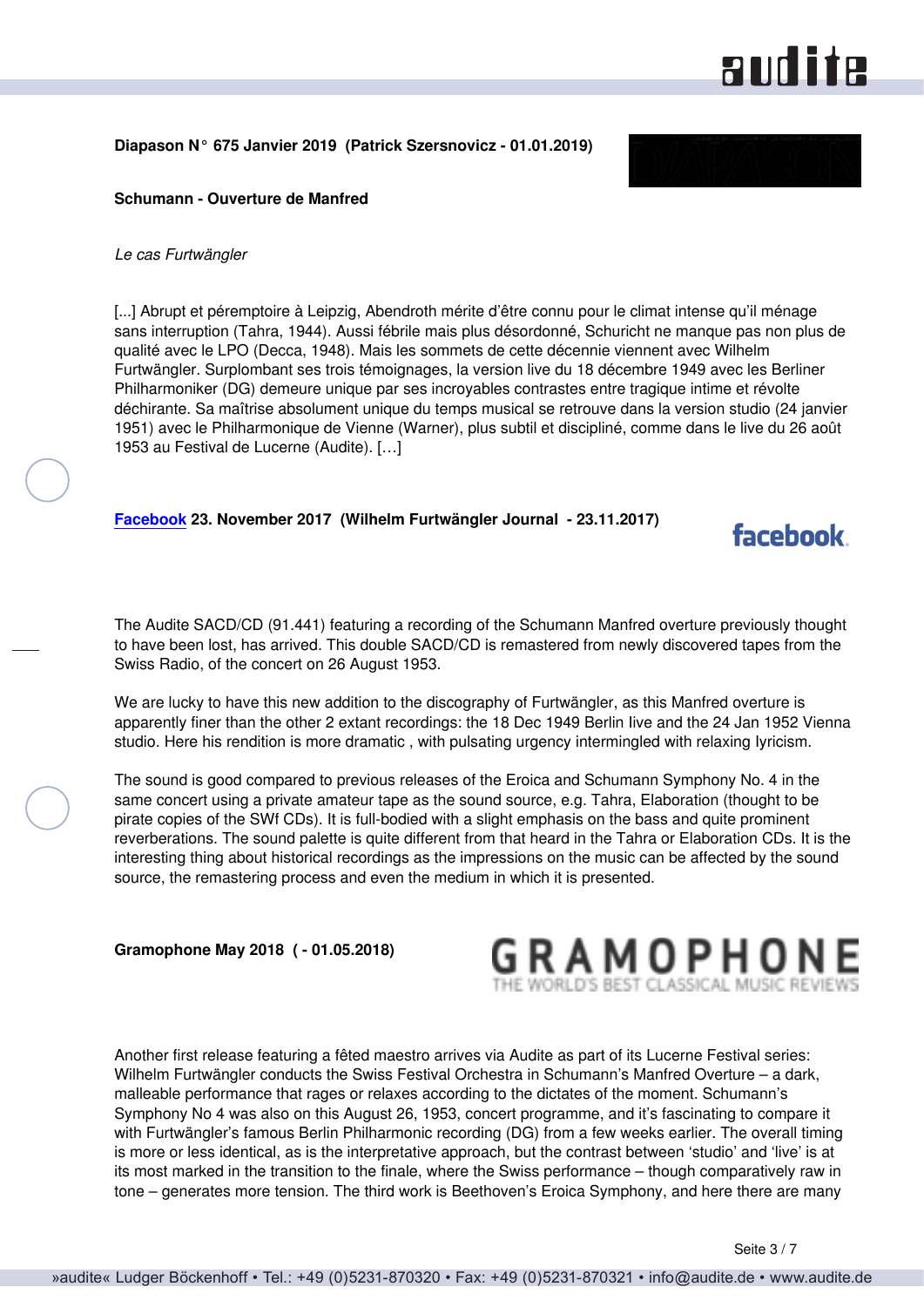

<span id="page-3-0"></span>Furtwängler-led alternatives, some darkerhued than this one, though few (if any) achieve such an overwhelming sense of release at the close of the first movement (from 14'13"). The transfers are superb.

**Gramophone June 2018 (Rob Cowan - 01.06.2018)**



[...] Another first release featuring a fêted maestro arrives via Audite as part of its Lucerne Festival series: Wilhelm Furtwängler conducts the Swiss Festival Orchestra in Schumann's Manfred Overture—a dark, malleable performance that rages or relaxes according to the dictates of the moment. Schumann's Symphony No 4 was also on this August 26, 1953, concert programme, and it's fascinating to compare it with Furtwängler's famous Berlin Philharmonic recording (DG) from a few weeks earlier. The overall timing is more or less identical, as is the interpretative approach, but the contrast between 'studio' and 'live' is at its most marked in the transition to the finale, where the Swiss performance—though comparatively raw in tone—generates more tension. The third work is Beethoven's Eroica Symphony, and here there are many Furtwängler-led alternatives, some darker-hued than this one, though few (if any) achieve such an overwhelming sense of release at the close of the first movement (from 14'13"). The transfers are superb.

#### **hifi & records 2/2018 (Uwe Steiner - 01.04.2018)**



Auch mit diesen SACDs bestätigt Audite seine Vorrangstellung bei der Wiederveröffentlichung historischer Aufnahmen: Erstmals wurden die bekannten Luzerner Mitschnitte von Beethovens Eroica und Schumanns Dritter auf der Basis der originalen Rundfunkbänder und damit in deutlich besserer, wenn auch immer noch eher dokumentarischer Tonqualität ediert.

*Rezensionstext wird aus urheberrechtlichen Gründen nicht vollständig angezeigt.*

#### **[Wilhelm-Furtwängler-Gesellschaft](http://www.furtwaengler-gesellschaft.de) 01.02.2018 ( - 01.02.2018)**



*Furtwängler dirigiert Schumann und Beethoven in Luzern (1953)*

Es ist der ausgesprochene Wunsch vieler Furtwängler-Fans, die Atmosphäre sowie die Aura der Aufführungen auch in den Konzertmitschnitten maximal erleben zu können. Dem dient die SACD-Version mit zwei zusätzlichen Tracks [...] Die Auftrittsatmosphäre, der Applaus und die einkehrende Ruhe im Publikum zu Beginn der Werke lassen eine besondere Stimmung entstehen, die Anklänge an eine Live-Aufnahme hat.

*Rezensionstext wird aus urheberrechtlichen Gründen nicht vollständig angezeigt.*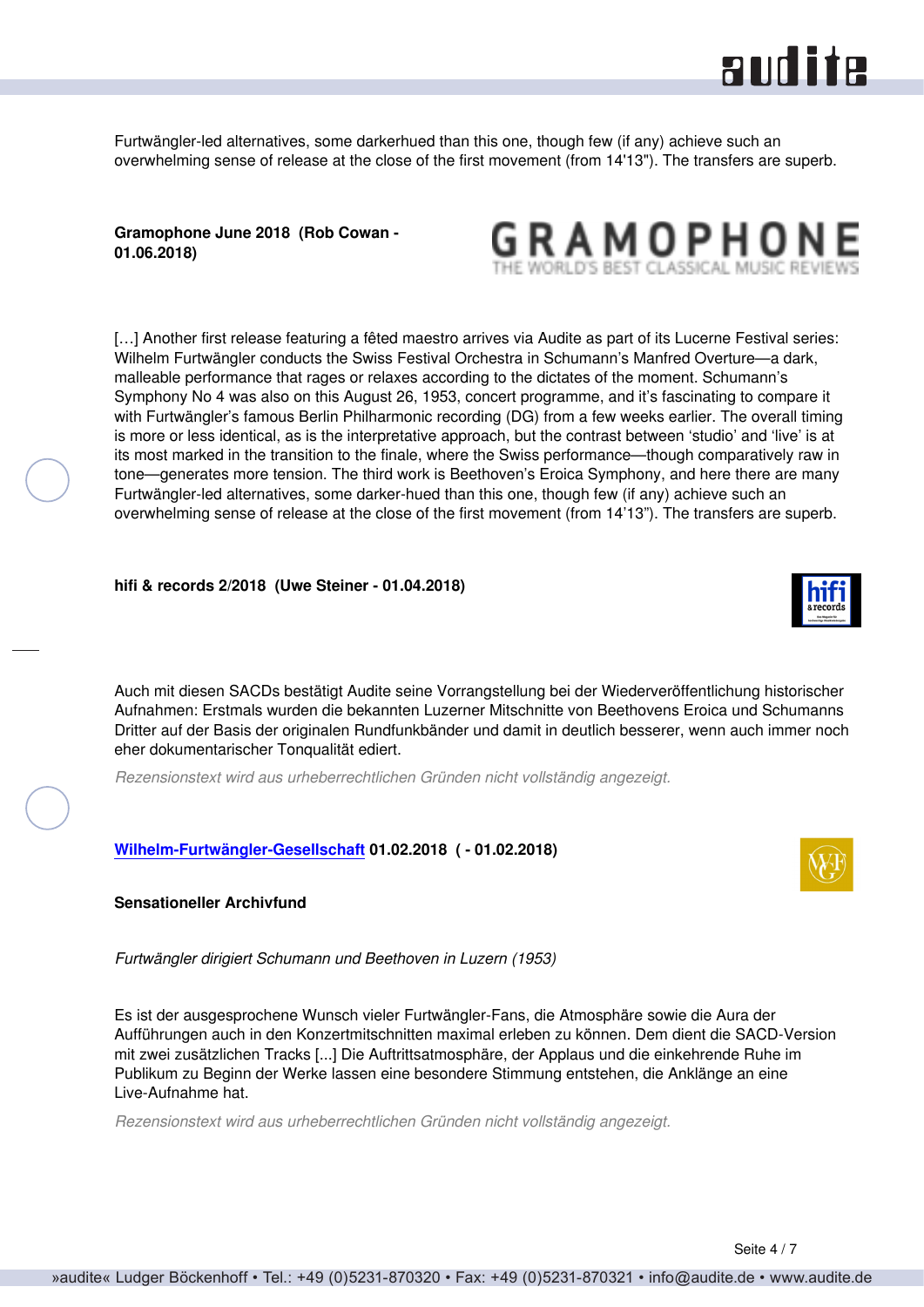<span id="page-4-0"></span>**[www.artalinna.com](http://www.artalinna.com) 18 January 2018 (Jean-Charles Hoffelé - 18.01.2018) Quelle:<http://www.artalinna.com/?p=8941>**

**L'Ouverture perdue**

L'Ouverture perdue

*Rezensionstext wird aus urheberrechtlichen Gründen nicht vollständig angezeigt.*

**www.ClassicsToday.com March 2018 (David Hurwitz - 20.03.2018) Quelle: [https://www.classicstoday.com/review/fur...](https://www.classicstoday.com/review/furtwanglers-newly-discovered-manfred-overture/)**

Furtwängler collectors will want this as a matter of course.

*Rezensionstext wird aus urheberrechtlichen Gründen nicht vollständig angezeigt.*

**www.musicweb-international.com Tuesday February 20th (Jonathan Woolf - 20.02.2018) Quelle: [http://www.musicweb-international.com/cl...](http://www.musicweb-international.com/classrev/2018/Feb/Furtwangler_Lucerne_23441.htm)**

I last reviewed Furtwangler's 26 August 1953 concert in Lucerne back in 2005 when the matter was complicated by virtue of Tahra's inclusion of Menuhin and Furtwängler's 1949 studio recording of the Brahms Concerto, extra Beethoven items and a rehearsal extract. That stretched things to a twofer and Audite also runs to two discs though the second one, which contains the Schumann Symphony, lasts only30 minutes. However, there is significant news for collectors: this release includes the Manfred overture, long held to be lost, and never previously issued, and all the material derives from original broadcast tapes. The transfer on Tahra FURT1088-89, already cited, used a recording made off-air in a studio by an amateur enthusiast.

So, this Manfred sits alongside the live 1949 Berlin performance, and the 1951 Vienna studio inscription for EMI. It's not wholly impeccable in terms of ensemble, even though the conductor had been coming to the Lucerne festival for almost a decade, first performing in 1944 and again in 1947 but it is powerful. Significantly he brought both symphonies on his first visit.

Furtwängler recorded Schumann's Fourth Symphony commercially in Berlin in 1953. As for the Lucerne reading, there is again great power and direction and a sense of a huge organism running throughout. The buoyancy manifests itself in the Lebhaft and the sense of spiritual power that is evoked in the Langsam introduction of the finale is colossal. True there are numerous examples of tempo modifications and some will doubtless prefer greater weight of dynamics to the sense of elasticity Furtwängler indulges in. But the reasons for this level of metrical displacement are clear; this is a sometimes overwhelming reading that conjures up German Romanticism in all its tensile strength and fluid emotionalism.

There are numerous examples of his way with the Eroica. The wind chording is not always unanimous here but otherwise this is an impressive document. His way with the Funeral March is entirely characteristic; from a halting, almost reserved apologia to an overwhelming climax full of the bleakest foreboding.





 $\wedge$ ssres $\text{To}$ 



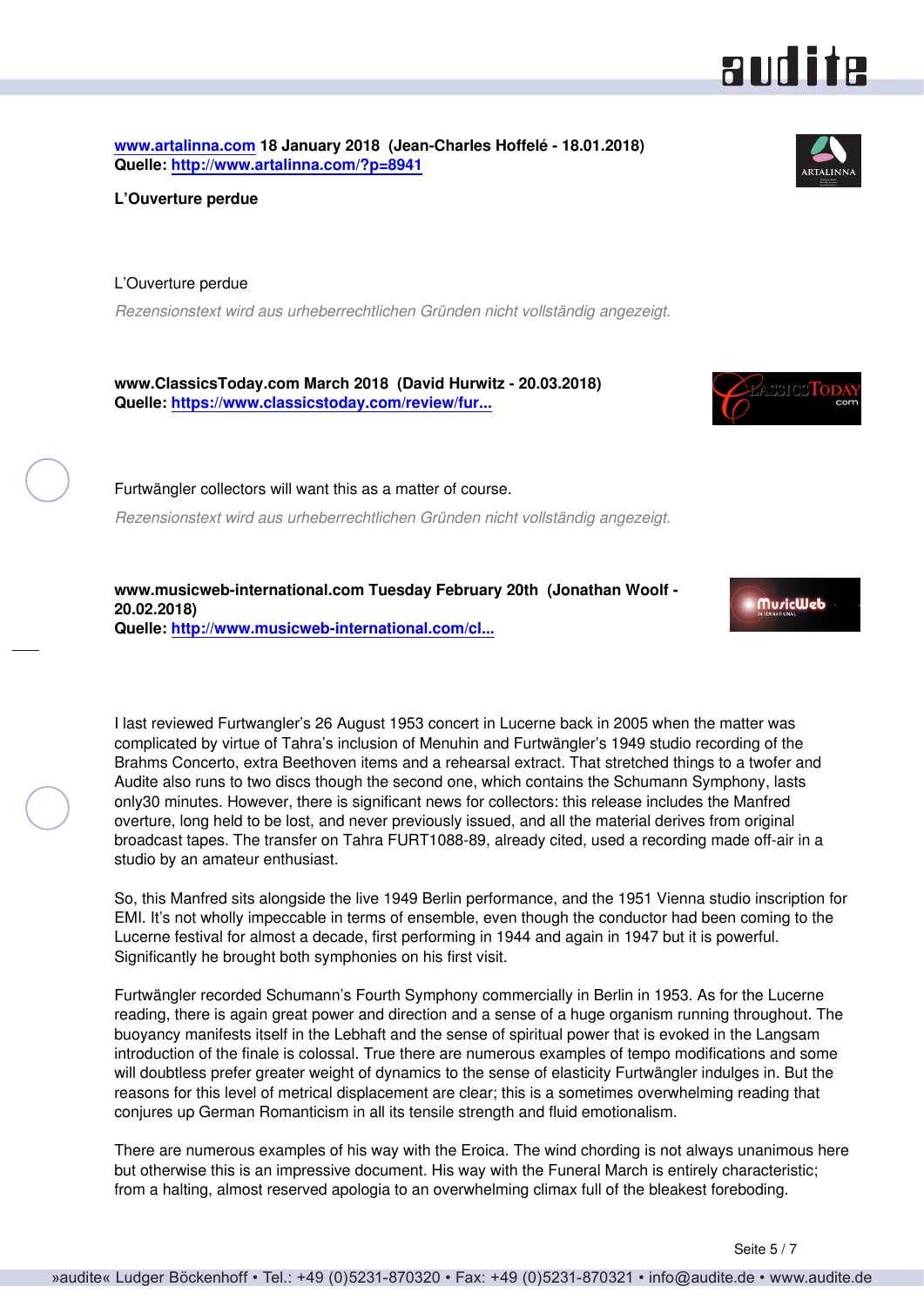<span id="page-5-0"></span>There's a good, succinct booklet with tape specifications and numerous photographs – including the orchestra, Furtwängler at play on the beach and at work with his orchestra. The uncredited man on the right-hand side on page 12 is surely Walter Legge.

The question is whether the advance in sound justifies purchase. If you don't want to hear overloading and distortion, especially in the bass frequencies, and at shrill fff in both symphonies, you will welcome Audite's work with its refinement and spatial depth. One can now appreciate the dynamic gradients in all their considerable glory and without peak distortion.

**[www.opusklassiek.nl](http://www.opusklassiek.nl) december 2017 (Aart van der Wal - 01.12.2017) Quelle: [https://www.opusklassiek.nl/cd-recensies...](https://www.opusklassiek.nl/cd-recensies/cd-aw/schumann55.htm)**



**audite** 

De door het Duitse label Audite uitgebrachte originele radiobanden (tot dan waren er alleen slecht klinkende privébanden van in omloop) van het concert dat Wilhelm Furtwängler op 26 augustus 1953 in Luzern in het kader van de daar gehouden jaarlijkse Festspiele dirigeerde, zal - in ieder geval qua klank voor menige verzamelaar een ware verrassing zijn.

*Rezensionstext wird aus urheberrechtlichen Gründen nicht vollständig angezeigt.*

**[www.pizzicato.lu](http://www.pizzicato.lu) 18/11/2017 (Remy Franck - 18.11.2017) Quelle: [https://www.pizzicato.lu/furtwangler-in-...](https://www.pizzicato.lu/furtwangler-in-luzern-1953/)**



**Furtwängler in Luzern, 1953**

Wilhelm Furtwänglers diverse Einspielungen der 'Eroica' u.a. aus Wien und Berlin weisen für die Sätze 1, 3 und 4 relativ konstante Tempi aus. Abweichungen gibt es nur für den Trauermarsch, der zwischen sechzehneinhalb und neunzehn Minuten variiert.

1953 in Luzern war der Dirigent mit 16'31 am schnellsten im zweiten Satz. Überhaupt ist diese 'Eroica' für Furtwängler relativ frisch und zupackend in den Allegro-Sätzen. Aber welche Tiefe, welche zwingende intellektuell-emotionale Kraft erreicht er doch trotz nur 16'31 im Adagio assai…

Nicht weniger inspiriert und auch sehr dramatisch ist die Aufnahme der Vierten Symphonie von Robert Schumann.

Nun sind diese Aufnahmen zuvor schon bekannt gewesen, mit Ausnahme der 'Manfred'-Ouvertüre, die lange als verloren galt und nun hier zum ersten Mal zu hören ist.

Die Tonqualität der von Audite bearbeiteten Aufnahmen ist allen anderen zuvor veröffentlichten Veröffentlichungen bei weitem überlegen. Tatsächlich wurden hierfür zum ersten Mal die Originalbänder des Schweizer Rundfunks benutzt, die anderen Verlegern nicht zur Verfügung standen. Der Klang hat dadurch viel mehr Relief und Korpus. Furtwängler-Sammler sollten diese neue Edition nicht verpassen.

Mostly well-known recordings with the Swiss Festival Orchester conducted by Wilhelm Furtwängler. The difference with former releases on other labels comes from the sound quality. Here, the original broadcast tapes have been used and remastered. The improvement is stunning…